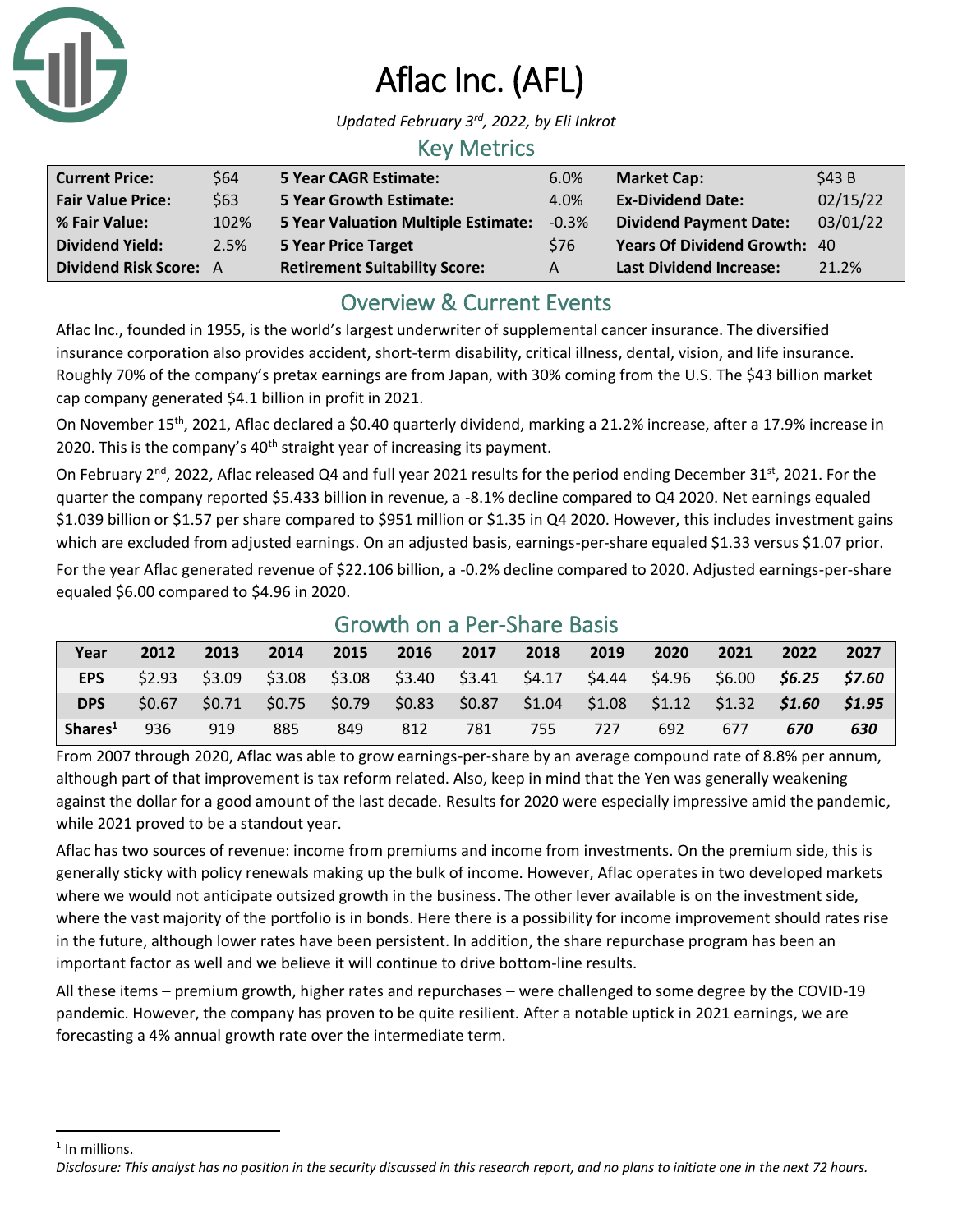

# Aflac Inc. (AFL)

#### Valuation Analysis

| Year                                                                  |  |  |  | 2012 2013 2014 2015 2016 2017 2018 2019 2020 2021 |  | 2022 2027 |  |
|-----------------------------------------------------------------------|--|--|--|---------------------------------------------------|--|-----------|--|
| Avg. P/E 7.9 9.4 10.0 10.0 10.0 11.4 10.8 11.6 8.0 8.6 10.2 10.0      |  |  |  |                                                   |  |           |  |
| Avg. Yld. 2.9% 2.4% 2.4% 2.6% 2.5% 2.2% 2.3% 2.1% 2.8% 2.5% 2.5% 2.6% |  |  |  |                                                   |  |           |  |

Over the last decade shares of Aflac have traded hands with an average P/E ratio of roughly 10 times earnings. We believe this is fair for the security, considering that many insurers trade at a comparable multiple. This lower average valuation multiple allows for the robust share repurchase program to be more effective. Ongoing owners are much better served if the company is buying out past partners at 10 times earnings as compared to say 15- or 20-times earnings. With shares trading near 10 times our earnings estimate, this implies little change from the valuation.

Aflac is a Dividend Aristocrat with a long streak of rising dividends. Moreover, with the company paying out roughly a fourth of its profits in the form of a dividend, there is ample runway for the dividend streak to continue.

## Safety, Quality, Competitive Advantage, & Recession Resiliency

| Year          |     | 2012 2013 2014 2015 2016 2017 2018 2019 2020 2021 2022 |            |     |     |     |        |             |     | 2027 |
|---------------|-----|--------------------------------------------------------|------------|-----|-----|-----|--------|-------------|-----|------|
| <b>Payout</b> | 23% | $-23%$                                                 | $\sim$ 24% | 26% | 24% | 26% | $25\%$ | 24% 23% 22% | 26% | 26%  |

During the Great Recession Aflac generated earnings-per-share of \$1.64, \$1.31, \$1.96, and \$2.57 during the 2007 through 2010 period. Furthermore, the dividend was increasing this entire time. We are encouraged by the past performance and ongoing financial stability, as the company's strong brand and conservative approach serve as complementary competitive advantages. Although we do note that the company's international exposure, while strong in Japan, mitigates some of its reliability, especially as it relates to currency fluctuations.

Despite this reasonable recession performance, especially in comparison to other financial institutions, Aflac's share price dropped all the way from \$34 in the middle of 2008 down to under \$6 per share at the depths of the recession – even though the underlying earnings power was fine, and the dividend never faltered. We suppose this is a general cautionary note: in the long run business results will prevail, but in the short-term anything can happen, so it's important to prepare accordingly.

## Final Thoughts & Recommendation

Shares are up 35% in the last year. Aflac has a solid business model and great dividend growth record. Total return potential comes in at 6.0% per annum, driven by the 4% growth rate and 2.5% starting dividend yield. Shares earn a hold rating.



## Total Return Breakdown by Year

### [Click here to rate and review this research report. Your feedback is important to us.](https://suredividend.typeform.com/to/S0SIkB)

*Disclosure: This analyst has no position in the security discussed in this research report, and no plans to initiate one in the next 72 hours.*

*Updated February 3rd , 2022, by Eli Inkrot*